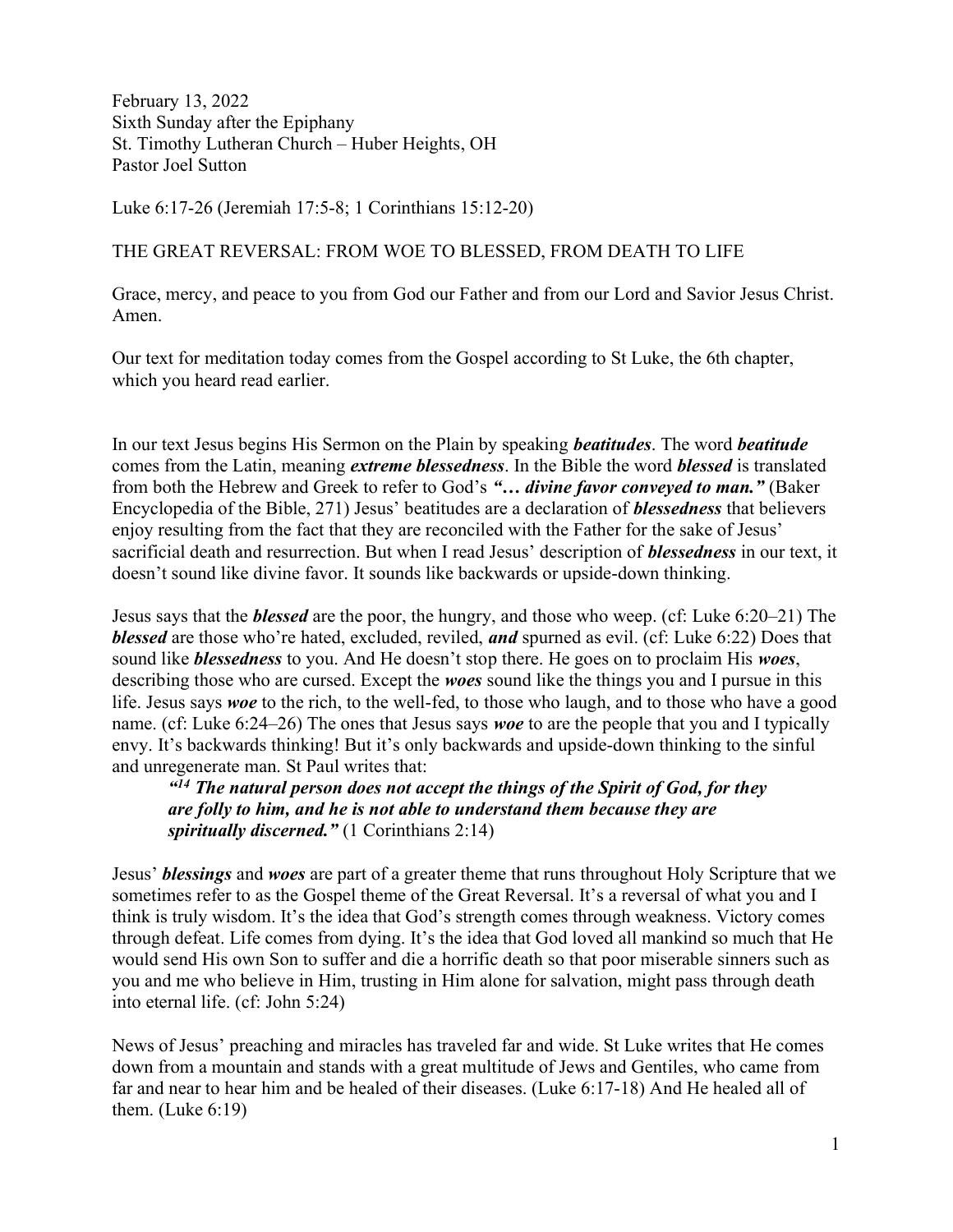Jesus' miracles are signs point to the fact that He is the Son of God who has power and authority over all creation. His miracles draw attention, but the reason Jesus came to earth was to preach the Good News of the Kingdom of God and win victory over sin, death, and the grave. (cf: Luke 4:43) And while the crowds listen in on His teaching, Jesus speaks directly to His disciples of all times, including you and me, teaching about this Great Reversal, what it means to be **blessed** in the Kingdom of God.

The **blessings** Jesus speaks of are not rewards for good works and deeds. They're not entrance requirements to get into the Kingdom of Heaven. They are a consequence of being a child of Christ. They are *spiritual blessings* freely bestowed upon the baptized believer for the sake of Christ by means of Word and Sacrament. Little Novah is proof of that this morning. She only nine days old. She can do nothing to support herself, let alone save herself from her sin. But in baptismal waters God has saved her:

" $\ldots$  by the washing of regeneration and renewal of the Holy Spirit,  $\delta$  whom he poured out on [her] richly through Jesus Christ [her] Savior, <sup>7</sup> so that being justified by his grace [she, too, is an heir] according to the hope of eternal life." (Titus 3:5–7)

The woes in our text are warnings to believers against falling away from faith and into unbelief. Unfortunately, many Christians are tempted by their sinful nature to pursue their own blessedness in all the wrong places because you and I look at our blessings from a self-centered view instead of a Christ-centered view.

Luke records Jesus' *blessings* then His woes. But for the sake of illustrating this Reversal, let's contrast each **blessing** with its corresponding woe. Jesus says:

"Blessed are you who are poor, for yours is the kingdom of God." (Luke  $6:20$ ) "But woe to you who are rich, for you have received your consolation." (Luke 6:24)

The poor that Jesus speaks of are not those who lack riches in the eyes of the world. They're those who're *poor in the spirit*, those who recognize their spiritual bankruptcy as they come before God as nothing but beggars. You and I are beggars because there is absolutely nothing we can offer God for His favor. You are *poor in spirit* when you rely on God's gracious gift of mercy for the sake of Jesus' perfect life, His precious blood shed, and His innocent death in your stead. Your **blessed** poverty is His promise that yours is the Kingdom of God. You have true riches in the grace of God in Christ Jesus.

But woe to you who, *because of your riches*, believe you don't need a Savior from sin and death. Woe to you for being secure in your own supposed goodness, thinking you've earned your own salvation, for you have already received your reward.

Next Jesus says:

"Blessed are you who are hungry now, for you shall be satisfied." (Luke  $6:21$ ) "Woe to you who are full now, for you shall be hungry." (Luke  $6:25$ )

You are truly **blessed** when you hunger for righteousness. When you hunger for Jesus the Bread of life and thirst for His living water of salvation. (cf: John 4:10, 6:35) You are truly blessed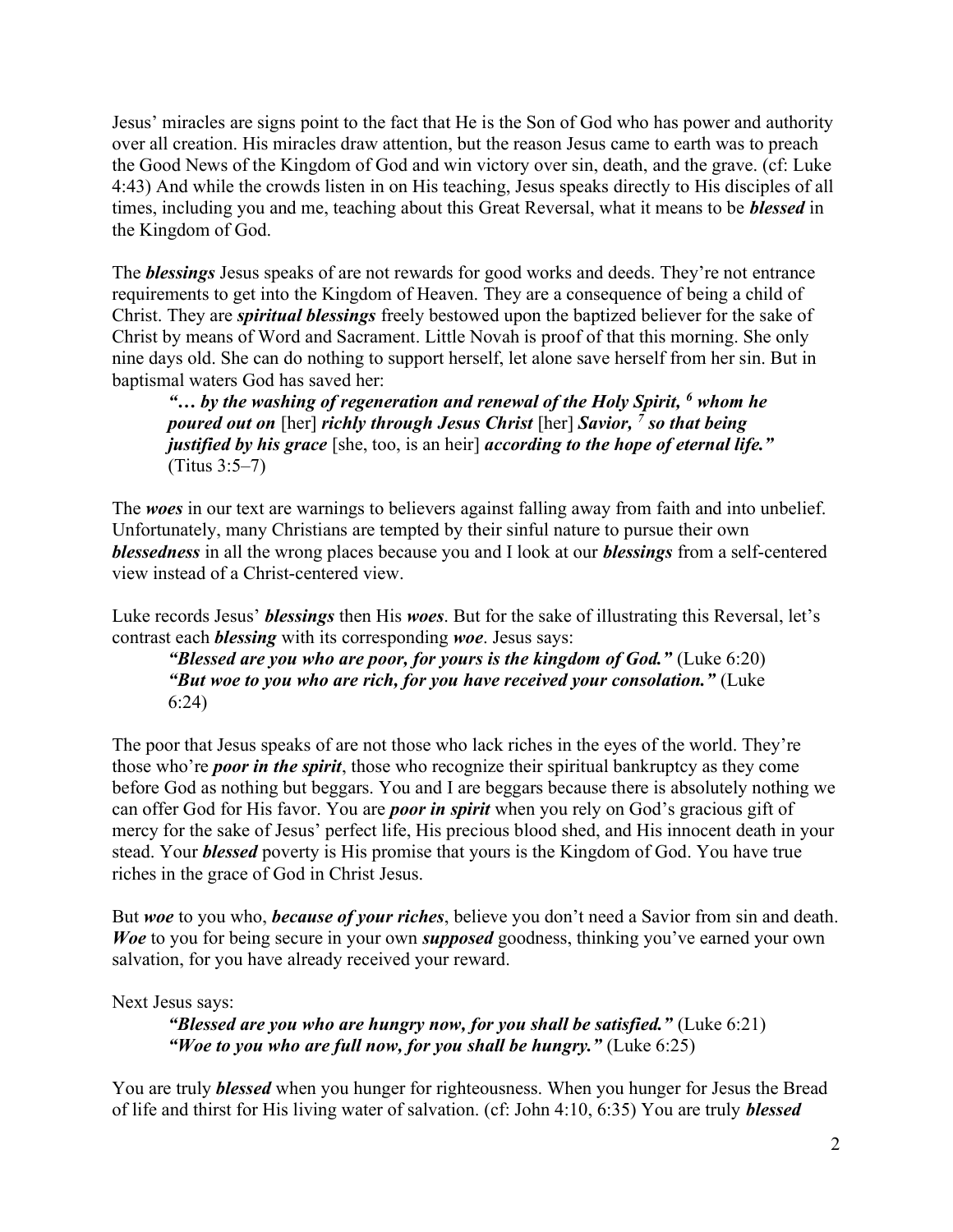when you cling in faith to the One who loved you enough to hang on the cross in pain and thirst – where He hungered and thirsted for you and your salvation.

Jesus fills you to the *full* with His righteousness in Word and Sacrament. (cf: John 10:10) And having His righteousness, by the power of the Holy Spirit, His gifts of grace overflow in your lives, motivating you to love and serve your neighbor with virtuous deeds of care and mercy; gifts of spreading the Gospel through your personal witness and through your financial support Christ's Church.

But woe to you who're well fed now with a belly full of self-righteousness and pride, worshipping the spirituality of the world and desiring appetites of the flesh. You may be stuffed to the gills now, but on the Last Day the belly full of the feast of the world will be empty and forsaken.

## Jesus next says:

## "Blessed are you who weep now, for you shall laugh." (Luke  $6:21$ ) "Woe to you who laugh now, for you shall mourn and weep." (Luke  $6:25$ )

**Blessed** are you when you weep because of your own sinful wretchedness and the misery and consequences of sin in the world. You weep now but you will laugh, for the source of your joy and happiness is in Christ Jesus who will raise you and Novah and all believers to new life with Him in His heavenly kingdom where He'll wipe every tear from your eyes. (cf: Revelation 21:4) Your **blessedness** might seem like upside down thinking today, but the fullness of God's blessings are stored up and waiting in the heavenly places. (cf: Ephesians 1:3) Your full enjoyment will come when you join Christ in His eternal Kingdom.

Jesus wept at the death of His good friend Lazarus. His heart goes out to all who mourn. Society views death as friendly, encouraging abortion, suicide, and euthanasia. But the Bible describes death as our enemy. (cf: 1 Corinthians 15:26) Death is the wages of your sin. (Romans 6:23) But Jesus would not let death have the final word. He bore your sins and the suffering of the world into His own body and shed His blood so that He might comfort and sooth you with his forgiveness and peace. Because He has won victory over death and the grave, you are free to stand up and speak out against evil and injustice in the world, knowing that because He was raised from the dead, you fear not any threat to the body because you too will be raised to new life. (cf Luke 12:4-5; 1 Corinthians 15:21)

But woe to you who laugh now, for you shall mourn and weep. The mantra of the world is: "Eat, drink, and be merry." (Luke 12:19) Woe to you who believe that spiritual matters and salvation can wait. Woe to you who are self-righteous and unprepared for God's judgment. On that day your laughter will turn to weeping and despair.

Jesus says:

"Blessed are you when people hate you and when they exclude you and revile you and spurn your name as evil, on account of the Son of Man!" (Luke 6:22) "Woe to you, when all people speak well of you, for so their fathers did to the false prophets." (Luke 6:26)